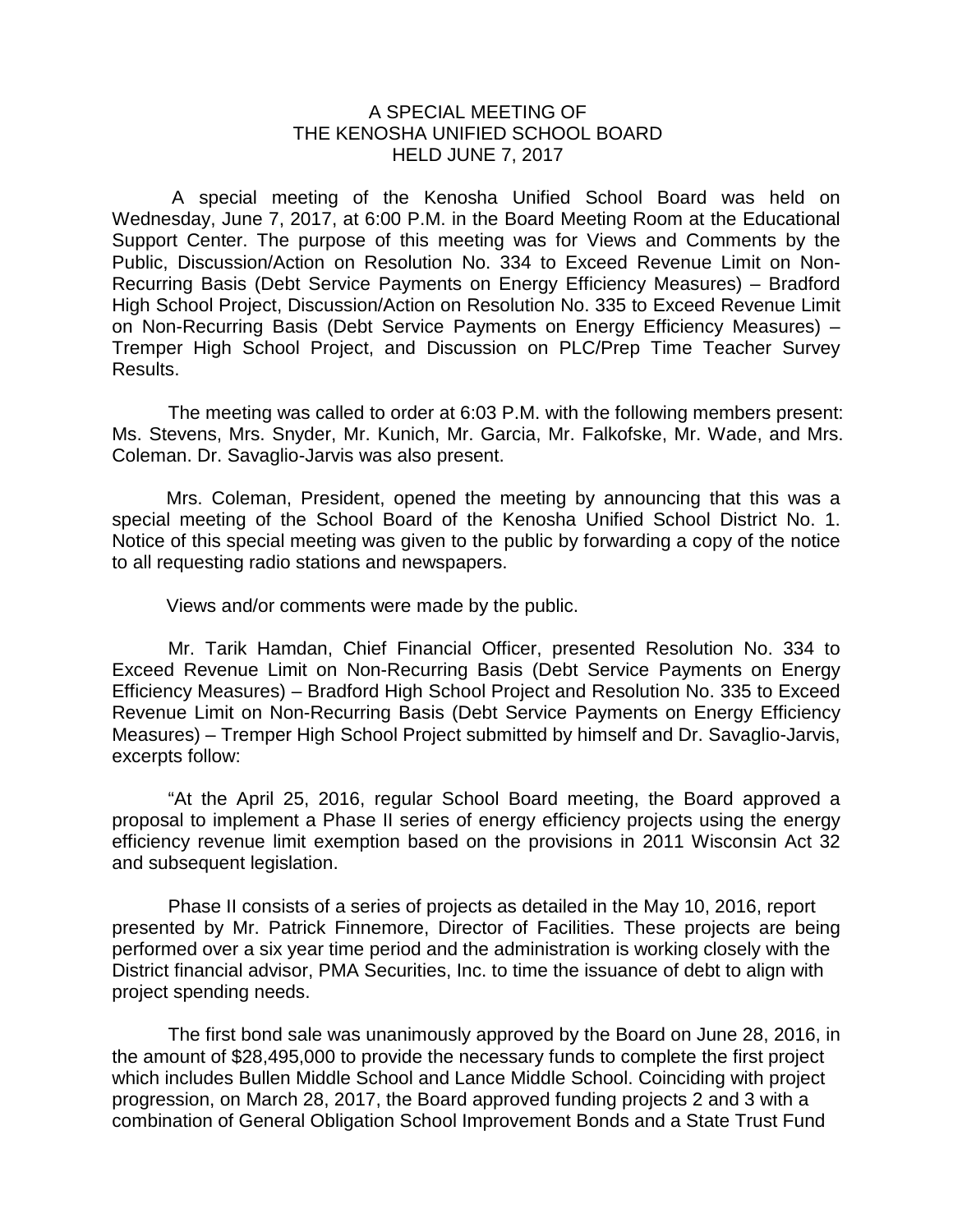Loan. The State Trust Fund Loan was approved by the Board of Commissioners of Public Lands in the amount of \$16,355,000 at their meeting held on April 18, 2017. The final piece of funding in the form of General Obligation School Improvement Bonds, Series 2017 A/B. was approved by the Board on May 23, 2017. The State Trust Fund Loan and bonds complete the debt issuance needed for the Phase 2 series of energy efficiency projects.

Section 121.91(4)(o)1. of the Wisconsin Statutes provides that, upon the adoption by a school board of a resolution to do so, the District's revenue limit may be increased by the amount spent in that school year on a project to implement energy efficiency measures or to purchase energy efficiency products, including the payment of debt service on bonds or notes issued to finance an Energy Efficiency Project. Due to the adoption of new emergency rules issued by the Department of Public Instruction (DPI) at the end of September, 2015, school boards no longer need to pass a resolution to exceed revenue limit for the net debt service amount each and every year of the debt service; rather they can pass a resolution that encompasses all future related debt payments.

The attached resolutions to exceed the revenue limit for 20 years, on a nonrecurring basis, are for the purpose of servicing debt issued to finance Projects 2 and 3 of the previously approved Energy Efficiency Projects in Phase II.

Administration requests that the Board approve Resolution No. 334 to Exceed Revenue Limit on Non-Recurring Basis (Debt Service Payments on Energy Efficiency Measures) - Bradford High School Project and Resolution No. 335 to Exceed Revenue Limit on Non-Recurring Basis (Debt Service Payments on Energy Efficiency Measures) - Tremper High School Project."

Mr. Kunich moved to approve Resolution No. 334 to Exceed the Revenue Limit on Non-Recurring Basis (Debt Service Payments on Energy Efficiency Measures) - Bradford High School Project. Mr. Falkofske seconded the motion. Unanimously approved.

Ms. Stevens moved to approve Resolution No. 335 to Exceed Revenue Limit on Non-Recurring Basis (Debt Service Payments on Energy Efficiency Measures) - Tremper High School Project. Mr. Wade seconded the motion. Unanimously approved.

Mr. Kristopher Keckler, Chief Information Officer, presented the PLC/Prep Time Teacher Survey Results. He gave a PowerPoint presentation which covered the following topics: review of KUSD professional learning collaboration (PLC) time/preparation time survey format, current scheduled KUSD PLC format feedback, currently allocated preparation time feedback, analysis of text responses, and strategic accountability: commitments and next steps.

Questions from Board members were answered by Mr. Keckler and Dr. Savaglio-Jarvis.